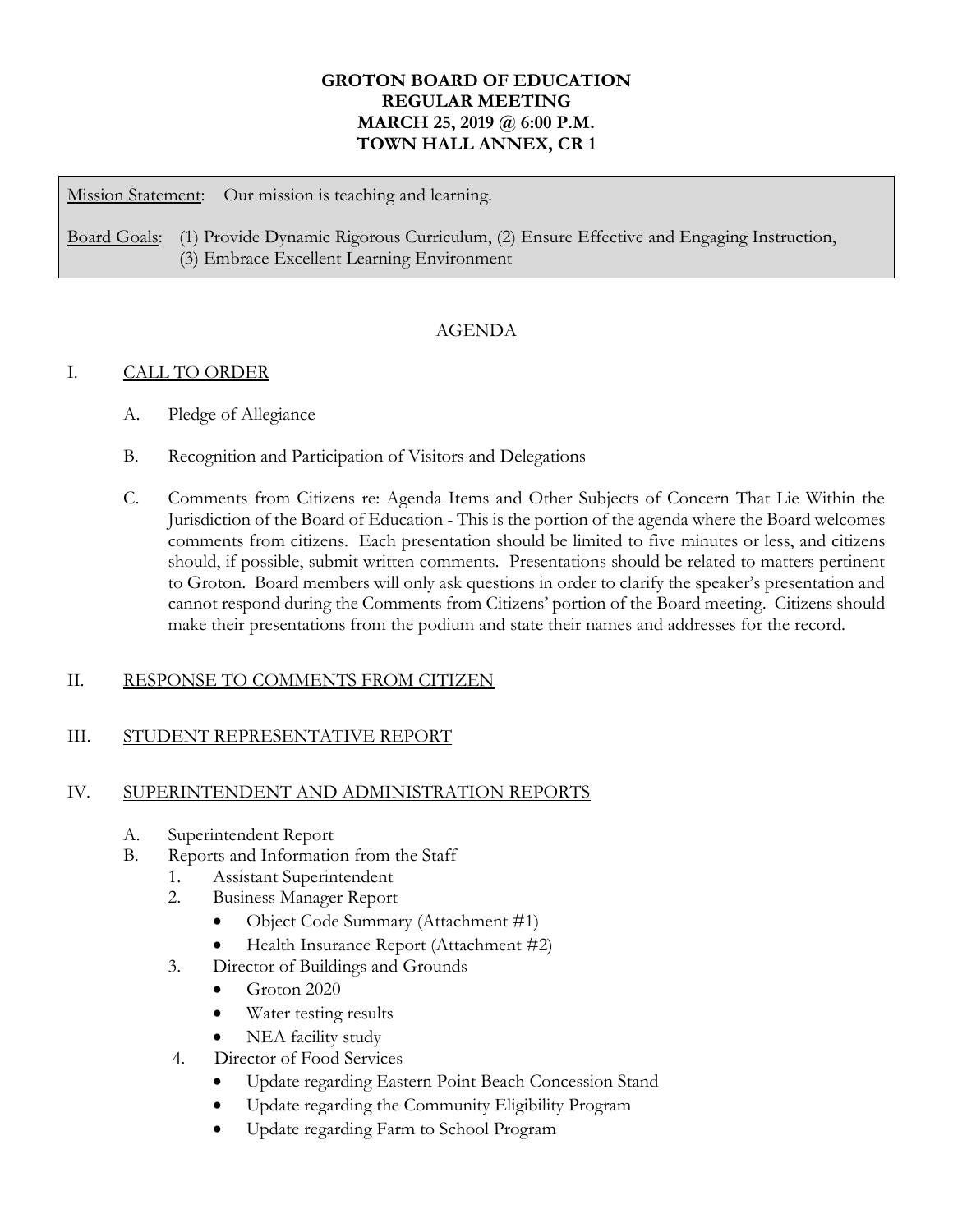### V. COMMITTEE REPORTS

- 
- B. Curriculum Negotiations
- C. Finance/Facilities LEARN
- A. Policy D. Other:
	-
	-
	- BoE/TCC/RTM Liaison
	- BoE/AGSA/GEA Liaison
	- Trails Liaison
	- Groton Scholarship

#### VI. ACTION ITEMS

- A. Consent Agenda all matters listed under the Consent Agenda are considered to be routine and will be enacted by one motion. Points of clarification will be allowed.
	- 1. Approval of the Regular Meeting minutes of February 25, 2019 (Attachment #3)
	- 2. Approval of the Special Meeting minutes of February 25, 2019 (Attachment #4)
	- 3. Approval of the Special Meeting minutes of February 26, 2019 (Attachment #5)
	- 4. Approval of the Special Meeting minutes of March 18, 2019 (Attachment #6)
	- 5. Approval of Gifts
		- YourCause, LLC Trustee for Wells Fargo Community Support Campaign, on behalf of Michelle Ezell-Adkins, has made a donation of \$70.00 to the Claude Chester School.
		- YourCause, LLC Trustee for Wells Fargo Community Support Campaign, on behalf of Michelle Ezell-Adkins, has made a matching donation of \$70.00 to the Claude Chester School.
		- YourCause, LLC Trustee for Pfizer Foundation Matching Gifts Program, on behalf of Peter Fairbanks, has made a donation of \$74.06 to the Claude Chester School.
		- YourCause, LLC Trustee for Pfizer Foundation Matching Gifts Program, on behalf of Gregory Aldinger, has made a donation of \$500.00 to the Fitch High Baseball Team.
		- YourCause, LLC Trustee for Pfizer Foundation Matching Gifts Program, on behalf of Gregory Aldinger, has made a matching donation of \$500.00 to the Fitch High Baseball Team.
- B. Old Business
- C. New Business
	- 1. Discussion and possible action regarding the acknowledgement of the contributions of paraprofessionals and acknowledge April 3, 2019 as Paraprofessional Appreciation Day and March 31 through April 6, 2019 as Paraprofessional Appreciation Week.
		- MOTION: To acknowledge the contributions of paraprofessionals and acknowledge April 3, 2019 as Paraprofessional Appreciation Day and March 31 through April 6, 2019 as Paraprofessional Appreciation Week, and to direct the Superintendent of Schools to send a letter of appreciation to the paraprofessionals.